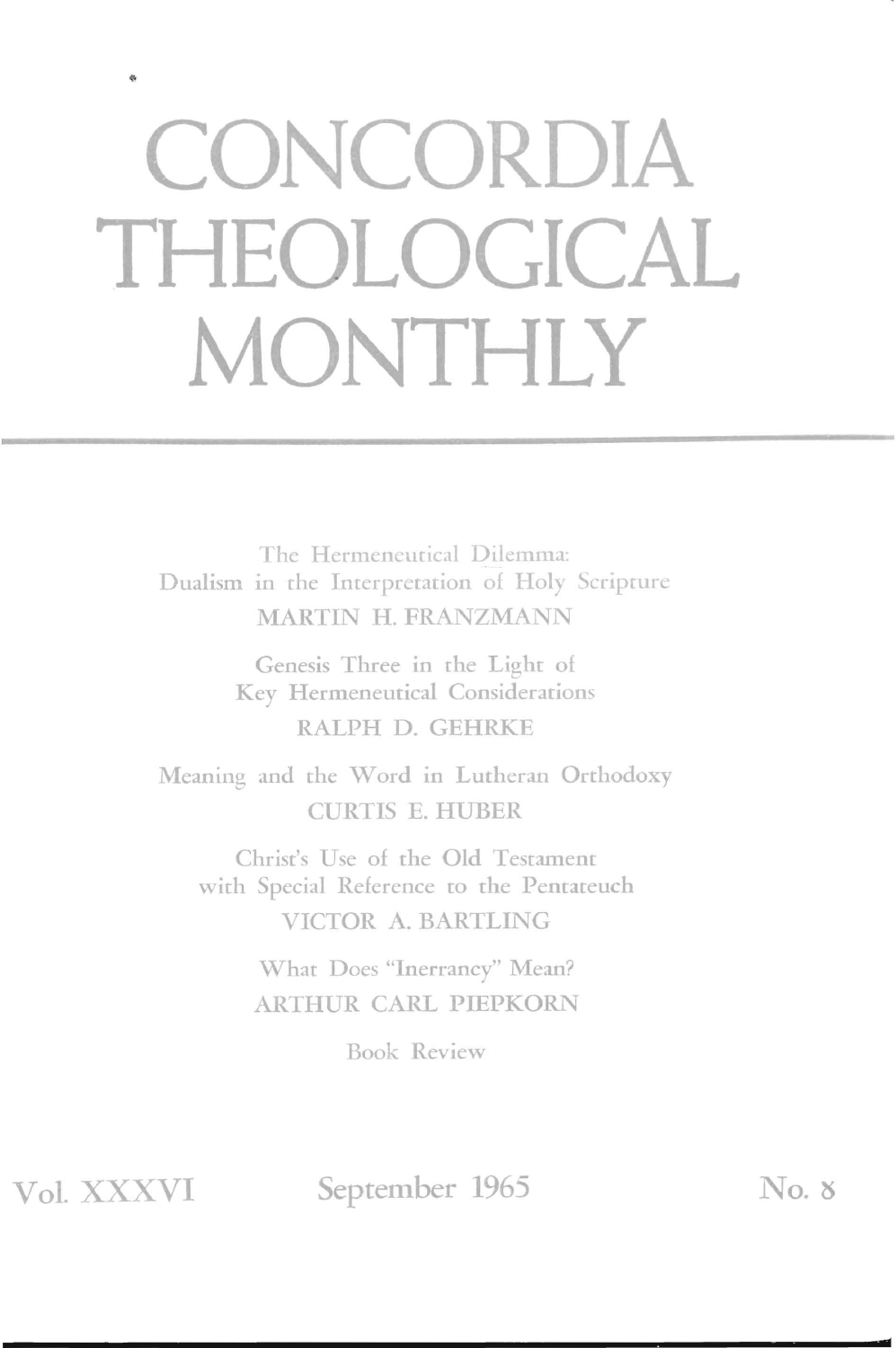## Meaning and the Word in Lutheran **Orthodoxy**

## CURTIS E. HUBER

"The languages (Greek and Hebrew)  $\perp$  are the sheath in which this sword of the Spirit is contained; they are the casket in which this jewel is enshrined; they are the vessel in which this wine is held; they are the larder in which this food is stored. . . ."<sup>1</sup>

The intelligibility of this statement presupposes a distinction between what I shall call signs or terms, usually either written or uttered words, and the meaning which they communicate. That this distinction and the study of it occupied a large and significant place in the development of scholastic theology is generally recognized. What is not so well understood is the role which semantic study played in the development of Lutheran theology in the age of Orthodoxy. It is not the intent of this paper to give a complete account of the semantic labors of the Orthodox dogmaticians. My intent is far more modest. I shall attempt to show that the distinction between signs and meaning was consciously recognized and used for important purposes by John Gerhard and others. This is done by giving particular attention to their treatment and understanding of the terms "Word of God" and "Holy Scripture." By choosing these particular terms to illustrate the analytic endeavors of some Lutheran dogmaticians we can shed important light on the understanding of some attributes of Scripture. This illumination in turn, it is hoped, will go a considerable way toward helping us to recover and preserve a certain precision in our discourse about the Word of God, without which the contemporary discussion of this topic necessarily becomes both confused and confusing. The elimination of such confusion has always been a major concern of systematic theology, and it is the principal aim of this study.

## I

John Gerhard (1582-1637), who has aptly been characterized as "a quiet and reflective scholar in an age of the most violent polemics," tells us that "By the term Scripture, we are not to understand so much the external form or sign, that is, the particular letters employed," which he also calls the external symbols, ". . . as the matter itself or the thing signified, just that which is marked and represented by the writing, namely, the Word of God itself. . . . " <sup>2</sup> With these words Gerhard introduces the distinction between signs and their *signata.* The *signata* of the signs which are found in the written canonical Scriptures are said to be the Word of God itself. The *signata*, then, are those meanings which the signs have, and hence are

<sup>1</sup> Martin Luther, "To the Councilmen of All Cities in Germany," Luther's Works, American *Edition,* 45, 360.

<sup>&</sup>lt;sup>2</sup> John Gerhard, Loci Theologici (Tübingen: George Cotta, 1762-63), II, I, i, 5. References *in* this edition are to tome, locus, chapter, and paragraph respectively.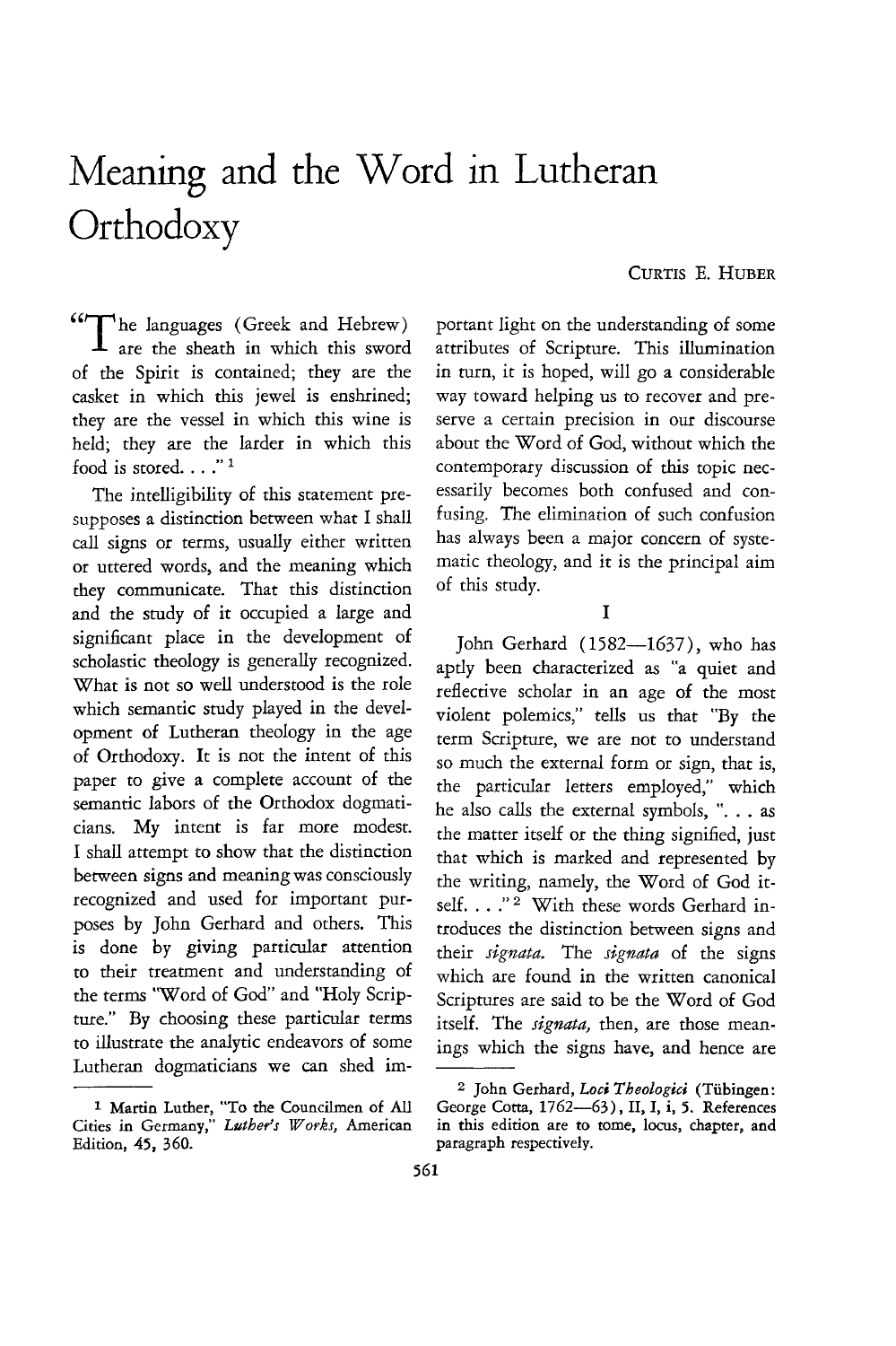what the terms "Word of God" and "Holy Scripture" properly denote.

There are good reasons for making this distinction. For one thing, the *signata* of the Biblical signs, Gerhard says, can never be destroyed or perish while the signs themselves will perish.3 For another, the *materia* or meaning of the Scriptures is "more ancient than the church."<sup>4</sup>

John Quenstedt (1617-1685) gives the same reason for this distinction when he writes

We must make a distinction between . . . the substance of Scripture, which is the Word of God, and its accidents, which is the writing of it. The church is prior to the Scriptures, if you regard the mere act of writing; but it is not prior to the Word of God itself, by means of which the church itself was gathered.<sup>5</sup>

Here the meaning of the Scriptural signs, the Word of God itself, is called the substance, as opposed to the accidents, of Scripture. Quenstedt also speaks of the *forma interna* (the internal form of Scripture as opposed to the external form or signs) as being the "inspired sense of Scripture" (sensus scripturae theopneustos) and the "understanding of the divine mind" *(conceptus divini intellectus).* 

The form of Scripture is on the one hand internal and on the other hand external. The internal form or that which gives Scripture its essence *(esse),* namely that it is the Word of God, or that which constitutes and distinguishes it from any other scripture whatsoever, is the inspired sense of Scripture which in general is the understanding of the divine intellect concerning

the divine mysteries and our salvation, formed from eternity and revealed in time and communicated to us in writing, or theopneustia itself, that is, divine inspiration, II Tim. 3: 16, since in this way the word is constituted divine and distinguished from human word. The external form of Scripture is the character of speech *(sermonis)* or style and idiom.6

Quenstedt goes on to indicate explicitly that insofar as the Scriptures are not perishable human words but the meaning of those words, we can speak of the *sensus divinus,* or "divine meaning," of the written words as the essence of the Scriptures.<sup>7</sup> For that reason he contrasts the external and internal meanings of the divine Word and asserts in effect that while any unregenerate person can translate the Hebrew and Greek words of the Bible and so discover its external meaning, only the illuminated mind of the regenerate man can discover the internal meaning conveyed by the original or translated Scriptural words.<sup>8</sup> Like Quenstedt, Gerhard also is not hesitant to identify the Word of God with "the thoughts in the mind" of God.<sup>9</sup>

To this point we have collected a number of semantically equivalent expressions: Word of God, Holy Scripture, *signata,*  matter, inspired sense, internal form, un-

7 Ibid., I, IV, i, *thesis* v, n. 1. "A distinction must be made between the grammatical or external sense of the divine word and the spiritual, internal, and divine sense of the divine word. The former is the essence of the Word of God insofar as it is *word,* the latter insofar as it is by any unregenerate person whatever. The latter, however, is apprehended only by the illuminated intellect."

<sup>3</sup> Ibid., II, I, i, 6.

<sup>4</sup> Ibid.

<sup>5</sup> John Quenstedt, *Theologia Didactico-Polemica,* I, *cap.* IV, *sec.* ii, *quest.* viii.

<sup>6</sup> Ibid., I, IV, i, *thesis* v.

<sup>8</sup> Ibid.

<sup>9</sup> Gerhard, II, I, i, 5.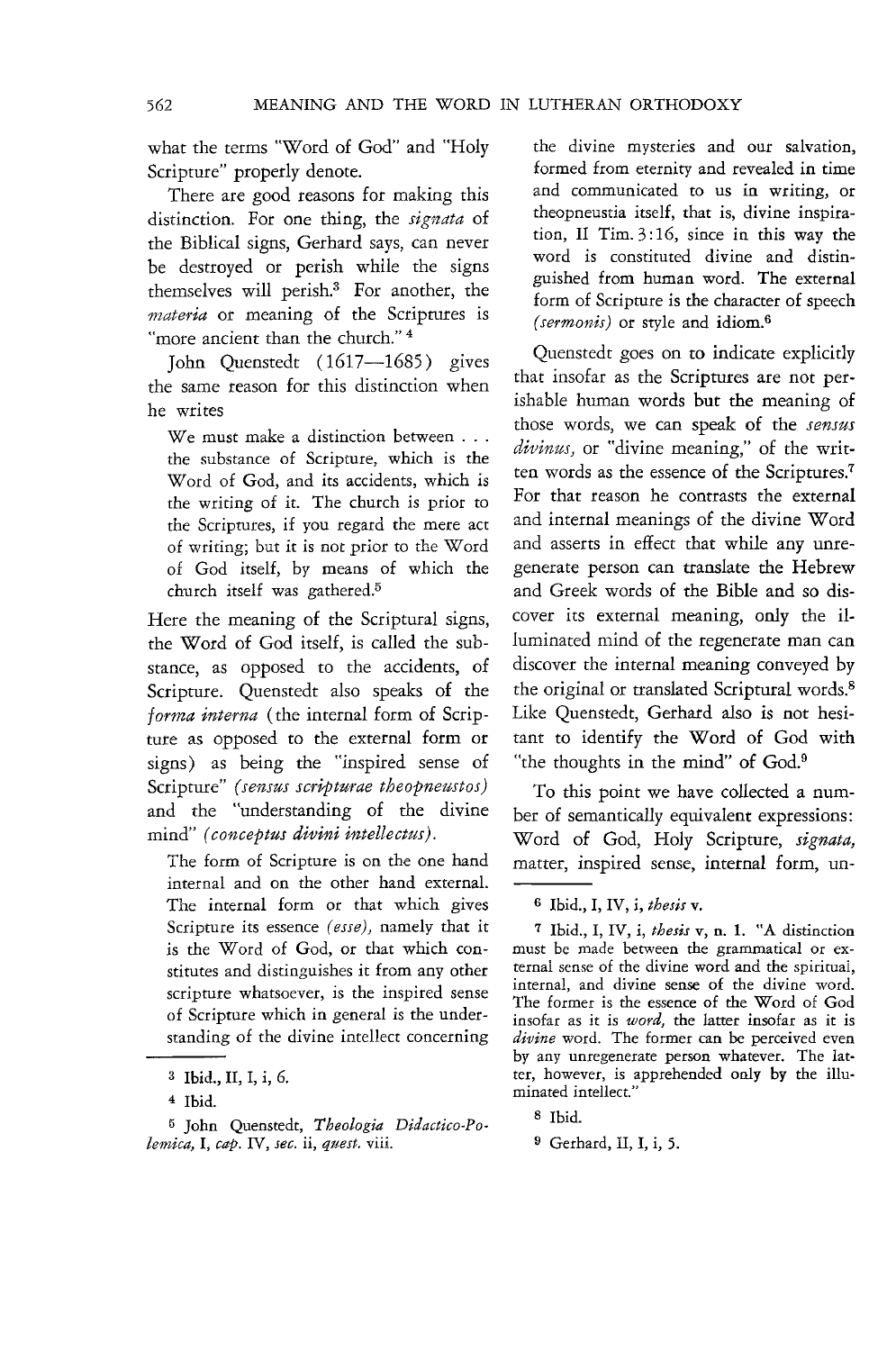derstanding of the divine intellect, substance, internal meaning, thoughts in the mind of God. Even a quick glance at this list reveals that what is intended by the dogmaticians in their use of these terms is that the proper meaning of the term "Word of God" or "Holy Scripture" is not a book of signs or a series of oral utterances, but the very thoughts in God's own mind, existing from eternity, which He communicated to men by inspiration of the Holy Spirit. Since there is such a distinction it is understandable that Gerhard should repeatedly assert that these thoughts of God were "reduced to writing" (in *literas redactum)*, and that the other dogmaticians should speak likewise about the Word of God being "clothed" in human words.10

Now while this is the intended meaning of "Scripture," it is obviously not the only meaning of the term for the dogmaticians. This is seen by the usage to which the term is put as well as by the explicit statements of Gerhard. Although Gerhard insists that the truly important meaning of the term denotes God's thoughts in eternity, he also wishes on occasion to include the signs in the meaning. Thus he can speak of the "inspired sense of Scripture" and use the term "Scripture" here to mean the book of signs which *has* inspired meaning. Similarly, David Hollaz (1648 to 1713) makes a semantic transition from the *meaning* of signs to the signs *themselves* when he argues that "Each and all of the words *(verba)* which are read in the Holy Manuscript were inspired by the Holy Spirit and dictated into the pen." <sup>11</sup>

The purpose of this semantic transition, confusing as it may be, was twofold: it supported the ordinary use of the term, as when we point to the Bible on the shelf and say, "Let's see what the Word of God says"; it also insured the conviction that God inspired both the thoughts in the minds of the Biblical authors and in the case of Hebrew, the very words and very vowel points, which the authors in fact used to carry the freight of meaning God revealed to them. $12$  Nevertheless, the dogmaticians are clear in their insistence that in the strict sense of the term "Word of God" denotes God's thoughts, or the divine meaning God intends as the signification of the Biblical signs, and not the signs themselves. And it is for this reason that they consistently speak of the Word of God as "contained" in the Bible. Such locutions serve to support the view that the distinction between signs and their meaning was uppermost in the dogmaticians' minds.

Gerhard supports the legitimacy of identifying the terms "Word of God" and "Holy Scripture" by argument. He writes, "Between the Word of God and Holy Scripture understood materially *(materialiter)* there is no real distinction. This is proved ... by the matter of Scripture." 13

<sup>10</sup> Ibid., II, I, iv, 52; II, I, i, 7; cf. David Hollaz, *Examen, 87.* 

<sup>&</sup>lt;sup>11</sup> Hollaz, 83-85.

<sup>12</sup> That the vowel points of the Hebrew Massoretic text were used by the authors of the Old Testament corpus is of course not a fact.

<sup>13</sup> Gerhard, II, I, i, 7. The "matter" of Scripture is that which the language is about, our "subject matter." Quenstedt distinguishes matter *ex qua* and *circa quam.* He writes, "The matter from which *(ex* qua) ... is the letters, points, syllables, words, and canonical books of both the Old and New Testaments. The matter about which *(circa quam)* or object is all the divine and sacred things comprehended in the Word of God. . . . Moreover, the nucleus, the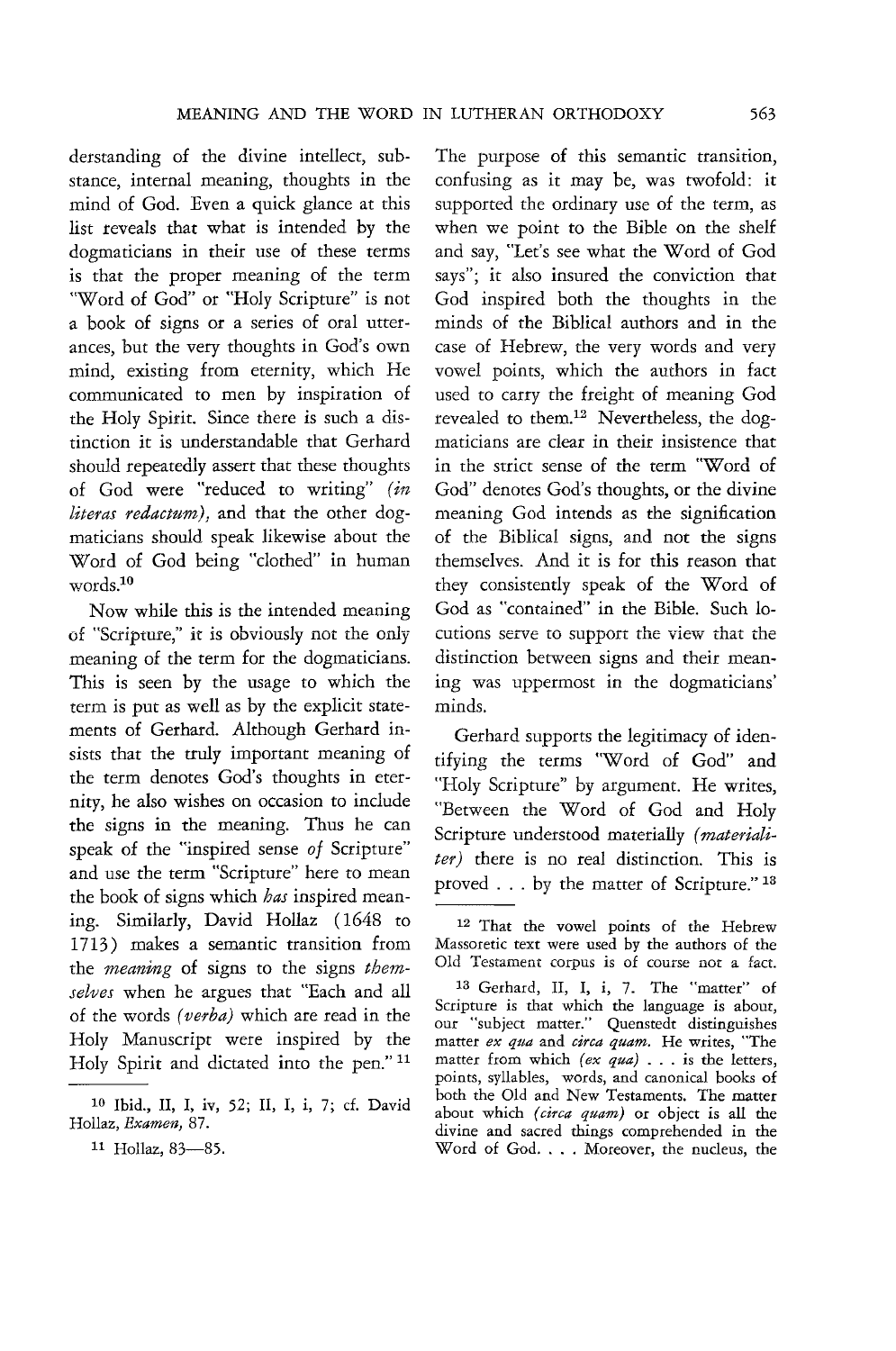564 MEANING AND THE WORD IN LUTHERAN ORTHODOXY

His point *is* that the matter or meaning of the Biblical signs is identical with the Word of God. This Word *is* God's own thought which He wishes to make known to us. Gerhard argues that there is no real distinction of meaning in these two terms also by citing the logical rule: an accident does not change the essence of a thing.

It is accidental to the Word of God whether it is proclaimed orally, or whether it is reduced to writing. It is one and the same Word of God, whether it becomes known to us by way of preaching or writing, since neither the principal efficient cause, nor the matter, nor the internal form, nor the purpose are changed; only the manner of disclosure, which consists in the method employed, varies.14

In view of such arguments, Gerhard makes the general claim that this proper meaning of the term "Word of God," viz., God's own thoughts, is to be understood by whatever other name is applied to the Scriptures.15

The foregoing analysis makes it evident that while the dogmaticians felt we may speak of Scripture as a book of signs *containing* divine meaning, they also believed that it can be *identified* with the Word of God; that is, the very thoughts of His mind, but only by virtue of the divine meaning which the human signs convey. This meaning is the very substance or *es*sence of God's revealed Word.

II

This concept of the Scriptures is important to remember when we study what the dogmaticians teach about the attributes of Scripture and the hermeneutical axiom "Scripture interprets itself." What are properly called perspicuous according to Quenstedt are the signs *(sermones, verba), not the meaning of the signs.* 

We must make a distinction between the clarity of the subjects which are revealed and the clarity of the words (verborum) by which the revealed subjects are signified. We refer not to the former but to the latter, for we acknowledge that many mysteries are contained in the Scriptures . . . but we deny that they are taught in Scripture with obscure terms and with ambiguous words.16

Hollaz also asserts, 'The Scriptures are called clear not by reason of the subject matter but of the words, for even unclear subjects can be expressed by clear and perspicuous words." 17

These statements imply that the meaning of the written Scriptures is not to be regarded as intelligible to any ordinary man, but that the syntactical arrangement and verbal equivalents of the Biblical signs can indeed be understood and handled by anyone with enough capacity to handle a grammar and a dictionary. To see that this is the case, let us take note of more elaborate dogmatic comment on the subject.

Gerhard distinguishes between the external and internal clarity of the Scriptures. The term "external clarity" is used by Gerhard in the same sense and for the same purpose that Quenstedt and Hollaz have in mind when they refer to the clarity

marrow, and scope or center to which all things in Scripture have reference is Christ Jesus, Ps. 40:8; In. 5 :39; Acts 3 :18,24." Quenstedt I, IV, i, *thesis* iv. 1 have called the matter of the Scripture its meaning, to preserve the dogmaticians' intention.

<sup>14</sup> Ibid.

<sup>15</sup> Gerhard, II, I, i, 9.

<sup>16</sup> Quenstedt, I, IV, ii, *quaest.* xii, *ekehesis* i.

<sup>17</sup> Hollaz, 149.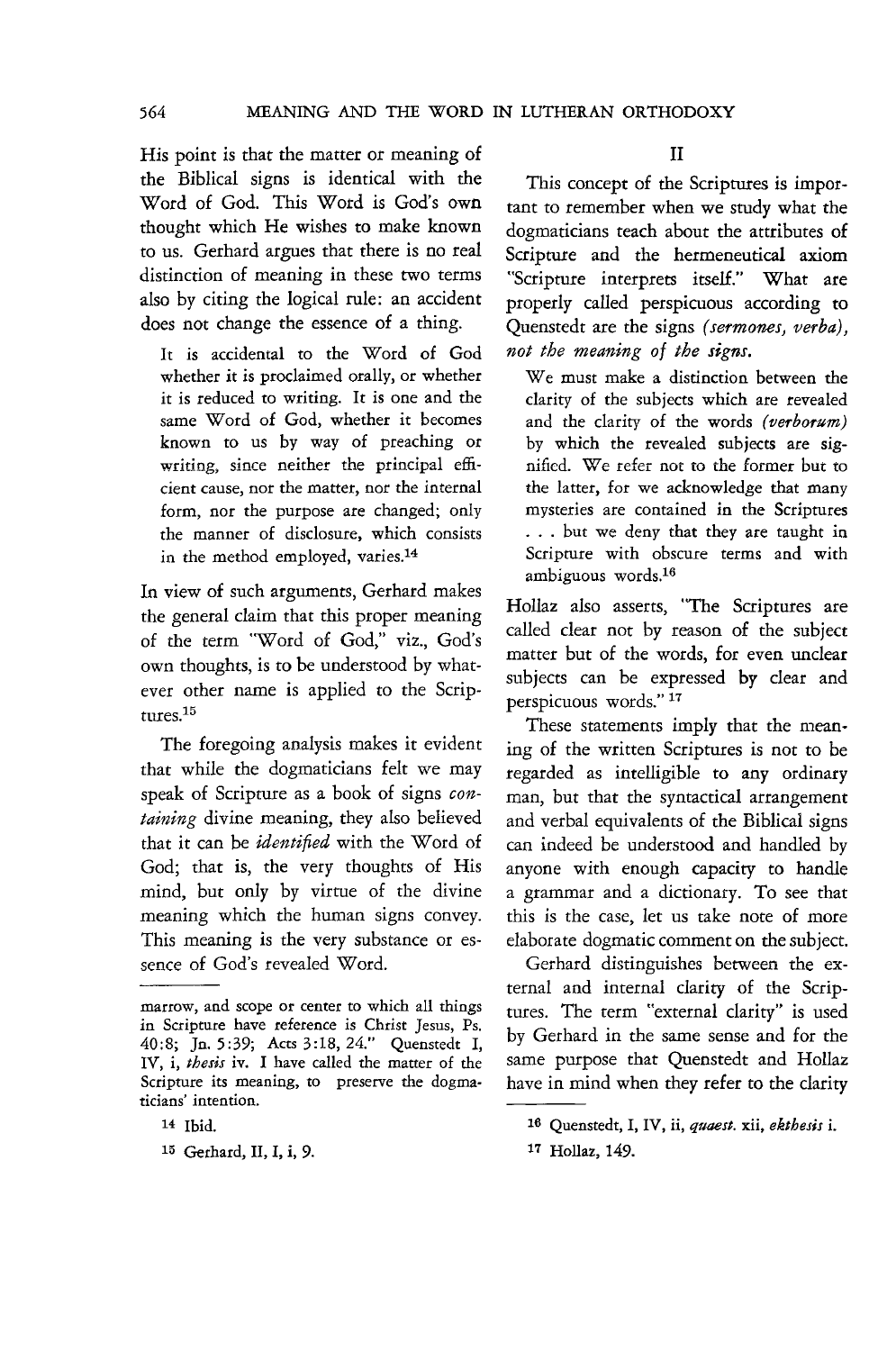of vocables and discourse. That is, the Scriptures are said to be externally dear because anyone with a command of Biblical languages can identify the subjects and predicates, the parts of speech, and in short, make *grammatical* sense out of the original languages. But Gerhard insists this is quite insufficient for salvation.<sup>18</sup> He says that "the external clarity of the word does not exclude the necessity of an interior illumination and clarity that must be sought and gained from the Holy Spirit."<sup>19</sup> Just as there is an internal form of the Scriptures, their meaning, there is also an internal clarity which we must possess before that meaning, God's own thought, is apprehended.

The most important consequence of this position is that the true meaning of God's Word is impossible for the natural man to apprehend. Gerhard writes, "This illumination of the Holy Spirit is necessary for properly understanding and interpreting the whole Scripture *and any part of it whatsoever."* 20 Quoting Luther, he repeats several times, "nullus homo unum jota ex naturalibus ingenii sui viribus ... videt." 21 In summing up his discussion later on Gerhard says

Without the light of the Holy Spirit, our mind is blind in understanding and interpreting the Scriptures; in addition to this blindness which is native to all of us, some are blinded by a unique malice . . .

which is peculiar to those who fervently resist the work of the Spirit.22

19 Ibid.,413. Cf. also n. 7 supra.

20 Ibid., I, II, iv, 51. Also I, I, v, 72. My emphasis.

- 21 Ibid., I, I, v, 72. Also, I, II. iv, 69 and 71.
- 22 Ibid., I, II, iv, 71.

The explanation for the spiritual blindness of natural man Gerhard finds in the Thomistic epistemology which he accepts without criticism.

All knowledge involves the thing to be understood and the intellect that does the understanding, because the act of understanding is the act of receiving into the intellect the species (the object of thought) which has been abstracted from the object to be understood, upon which there follows the action of the agent intellect. . . . Therefore adequation is required between the knowing intellect and the thing to be known.... Thus, because the divine mysteries of the faith have been set forth in Scriptures that have proceeded from the immediate revelation of God, they exceed the sphere, so to speak, of our intellect which has been wretchedly corrupted by sin. . . . Hence, in addition to the native powers of our intellect and its primitive resources, so to speak, the irradiation of divine light is required.<sup>23</sup>

A little later he writes, "Apart from this illumination the articles of faith remain obscure and are a closed and sealed book." 24

In this passage Gerhard reveals his epistemological skepticism. Man's natural intellectual powers are completely unable to derive the divine meaning from the Biblical signs without the aid of God's Spirit. What, then, is the value of the interpreter's mechanical and linguistic skills? Gerhard answers that those skills help only to remove the external obscurities of language and syntax. The obscurity arising from the signs is dispelled.

. . . by the grammatical analysis of the sentences, by the rhetorical exposition of the tropes and figures, by the logical con-

23 Ibid., I, II, iv, 47,48.

<sup>18</sup> Gerhard, II, I, xx, 424.

<sup>24</sup> Ibid., I, II, iv, 66.